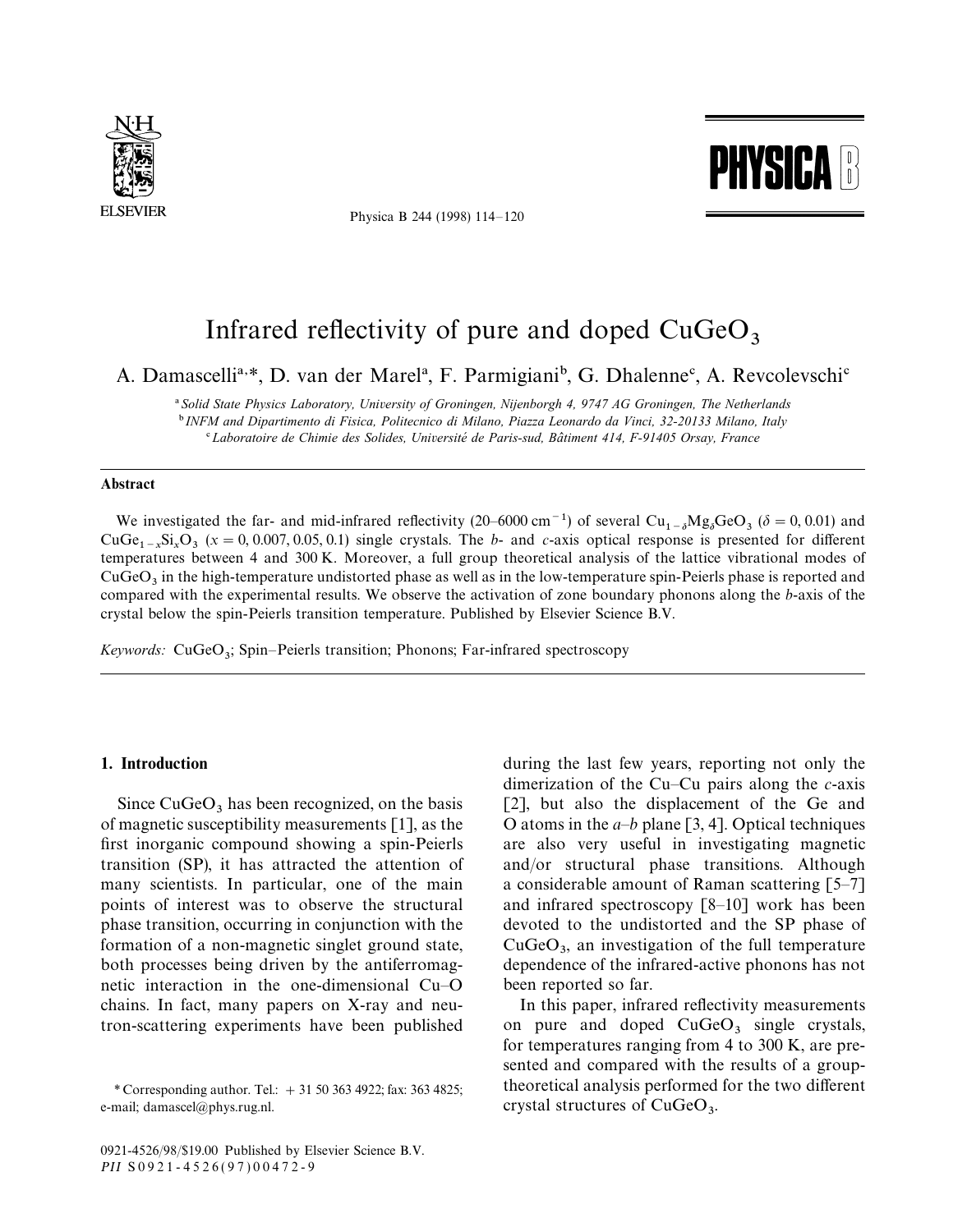#### 2. Group-theoretical analysis

At room temperature,  $CuGeO<sub>3</sub>$  has an orthorhombic crystal structure with lattice parameters  $a = 4.81 \text{ Å}, b = 8.47 \text{ Å}$  and  $c = 2.941 \text{ Å}$  and space group Pbmm  $(x||a, y||b, z||c)$  or, equivalently, Pmma  $(x||b, y||c, z||a)$  in standard setting [11]. The building blocks of the structure are edge-sharing  $CuO<sub>6</sub>$  octahedra and corner-sharing  $GeO<sub>4</sub>$  tetrahedra stacked along the *c*-axis of the crystal and resulting in  $Cu^{2+}$  and  $Ge^{4+}$  chains parallel to the *c*-axis. These chains are linked together via the O atoms and form layers parallel to the *b—c* plane weakly coupled along the *a*-axis (Fig. 1). The unit cell contains 2 formula units of  $CuGeO<sub>3</sub>$  (Fig. 2), with site group  $C_{2h}^y$  for the 2Cu atoms,  $C_{2v}^z$  for the 2Ge and the 2O(1) atoms and  $C_s^{xz}$  for the 4O(2) atoms (where O(2) denotes the O atoms linking the chains together) [3, 4]. A group theoretical analysis can be performed, working in standard orientation, to obtain the number and the symmetry of the lattice vibrational modes. Following the nuclear site group analysis method extended to crystals [12], the contribution of each occupied site to the total irreducible representation of the crystal is

$$
F_{Cu} = A_u + 2B_{1u} + B_{2u} + 2B_{3u},
$$
  
\n
$$
F_{Ge+O(1)} = 2[A_g + B_{1u} + B_{2g} + B_{2u} + B_{3g} + B_{3u}],
$$
  
\n
$$
F_{O(2)} = 2A_g + A_u + B_{1g} + 2B_{1u} + 2B_{2g} + B_{2u} + B_{3g} + 2B_{3u}.
$$

Subtracting the silent modes  $(2A<sub>u</sub>)$  and the acoustic modes  $(B_{1u} + B_{2u} + B_{3u})$ , the irreducible representation of the optical vibrations in standard setting (Pmma), is

$$
\Gamma = 4A_g(aa, bb, cc) + B_{1g}(bc) + 4B_{2g}(ab) + 3B_{3g}(ac) + 5B_{1u}(E||a) + 3B_{2u}(E||c) + 5B_{3u}(E||b).
$$

This corresponds to an expectation of 12 Raman active modes  $(4A_g + B_{1g} + 4B_{2g} + 3B_{3g})$  and 13 infrared active modes  $(5B_{1u} + 3B_{2u} + 5B_{3u})$  for  $CuGeO<sub>3</sub>$ , in agreement with the calculation done by Popović et al. [8].

At temperatures lower than  $T_{SP}$  the crystal structure is still orthorhombic, but with lattice



Fig. 1. Crystal structure of  $CuGeO<sub>3</sub>$  in the high temperature  $(T = 300 \text{ K})$  undistorted phase.



Fig. 2. Conventional unit cell of  $CuGeO<sub>3</sub>$  in the undistorted (top) and SP phase (bottom). For the purpose of clarity, the ion displacements due to the SP transition have been enlarged by a factor of 30.

parameters  $a' = 2 \times a$ ,  $b' = b$  and  $c' = 2 \times c$  and space group Bbcm  $(x||a, y||b, z||c)$  or, equivalently, Cmca  $(x||c, y||a, z||b)$  in standard setting [3, 4]. The distortion of the lattice taking place at the phase transition (Fig. 2) is characterized by the dimerization of Cu*—*Cu pairs along the *c*-axis (dimerization out of phase in neighboring chains), together with a rotation of the  $GeO<sub>4</sub>$  tetrahedra around the axis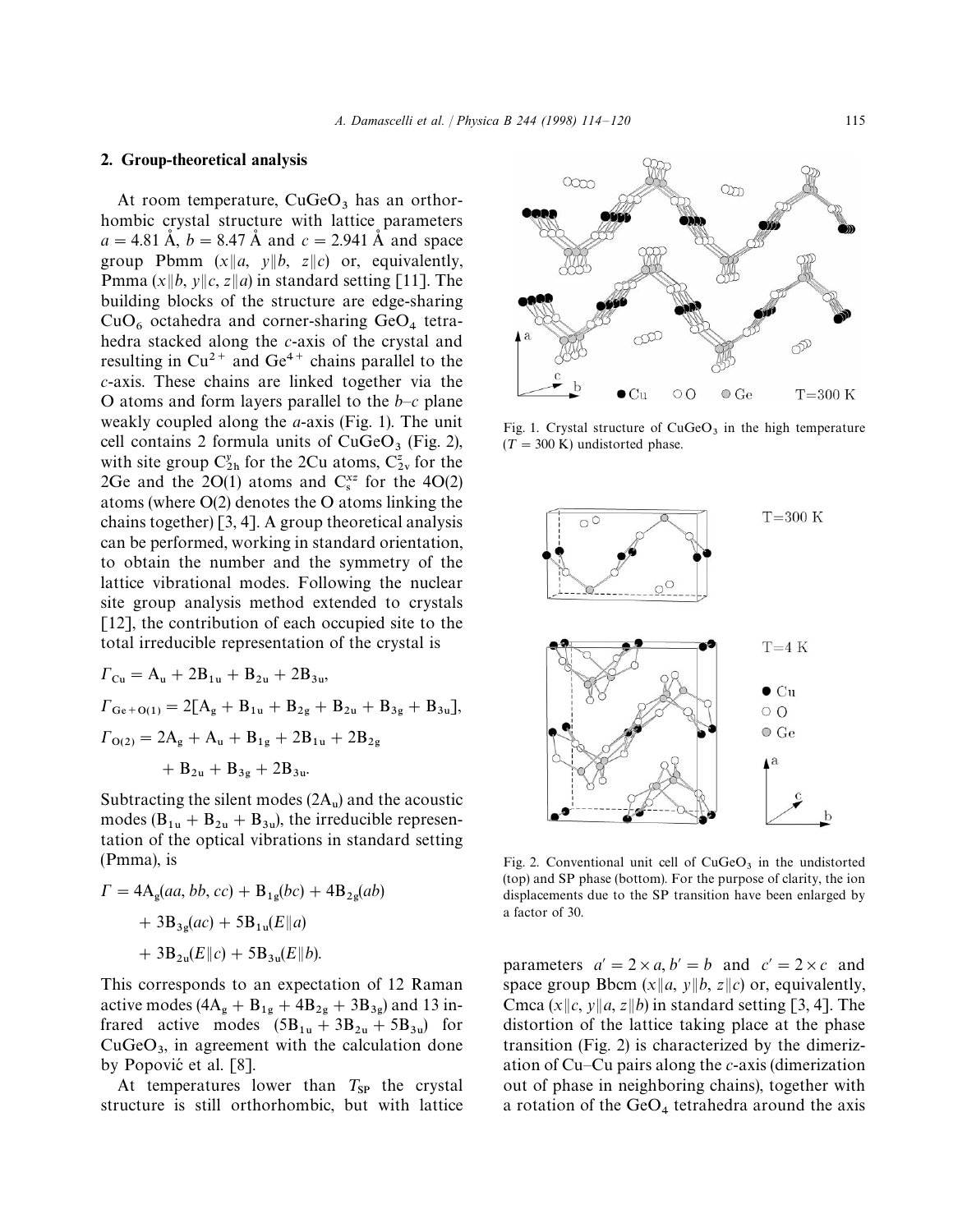defined by the O(1) sites (rotation opposite in sense for neighboring tetrahedra). Moreover, the O(2) sites of the undistorted structure split in an equal number of O(2*a*) and O(2*b*) sites, distinguished by the distances  $O(2a) - O(2a)$  and  $O(2b) - O(2b)$  shorter and larger than O(2)*—*O(2) [4], respectively. The SP transition is also characterized (Fig. 2) by a doubling of the unit cell (corresponding to a doubling of the degrees of freedom from 30 to 60); the site groups in the new unit cell are:  $C_2^x$  for  $Cu$ ,<br> $C_2^x$ ,  $C_3^x$ ,  $C_4^x$ ,  $C_5^x$ ,  $C_6^x$ ,  $C_7^x$ ,  $C_8^x$ ,  $C_9^x$ ,  $C_9^x$ ,  $C_1^x$  $C_2^y$  for  $O(1)$  and  $C_s^{yz}$  for Ge,  $O(2a)$  and  $O(2b)$  [4]. Repeating the group-theoretical analysis we obtain for the contributions to the total irreducible representation

$$
F_{Cu} = A_g + A_u + 2B_{1g} + 2B_{1u} + 2B_{2g}
$$
  
+ 2B<sub>2u</sub> + B<sub>3g</sub> + B<sub>3u</sub>,  

$$
F_{Ge+O(2a)+O(2b)} = 3[2A_g + A_u + B_{1g} + 2B_{1u}
$$
  
+ B<sub>2g</sub> + 2B<sub>2u</sub> + 2B<sub>3g</sub> + B<sub>3u</sub>],  

$$
F_{O(1)} = A_g + A_u + 2B_{1g} + 2B_{1u} + B_{2g} + B_{2u}
$$
  
+ 2B<sub>3g</sub> + 2B<sub>3u</sub>.

The irreducible representation of the optical vibrations of  $CuGeO<sub>3</sub>$  in the SP phase in standard setting (Cmca), is

$$
\Gamma_{\rm SP} = 8A_{\rm g}(aa, bb, cc) + 7B_{1\rm g}(ac)
$$
  
+  $6B_{2\rm g}(bc) + 9B_{3\rm g}(ab) + 9B_{1\rm u}(E||b)$   
+  $8B_{2\rm u}(E||a) + 5B_{3\rm u}(E||c)$ .

Therefore, 30 Raman active modes  $(8A<sub>g</sub> + 7B<sub>1g</sub> +$  $6B_{2g} + 9B_{3g}$  and 22 infrared active modes  $(9B_{1u} + 8B_{2u} + 5B_{3u})$  are expected for CuGeO<sub>3</sub> in the SP phase, all the additional vibrations being zone boundary modes activated by the folding of the Brillouin zone.

To compare the results obtained for the undistorted and the SP phase of  $CuGeO<sub>3</sub>$ , it is better to rewrite the irreducible representations  $\Gamma$  and  $\Gamma_{SP}$  into Pbmm and Bbcm settings, respectively, because both groups are characterized by:  $x||a, y||b$ and  $z\|c$ . This can be done by permuting the  $(1g, 2g, 3g)$  and  $(1u, 2u, 3u)$  indices in such a way that it corresponds to the permutations of the axis relating Pmma to Pbmm and Cmca to Bbcm. Therefore, the irreducible representations of the optical vibrations of  $CuGeO<sub>3</sub>$ , for  $T > T_{SP}$  (Pbmm) and  $T < T_{SP}$  (Bbcm), respectively, are

$$
\Gamma' = 4A_g(aa, bb, cc) + 4B_{1g}(ab) + 3B_{2g}(ac)
$$
  
+ B<sub>3g</sub>(bc) + 3B<sub>1u</sub>(E||c) + 5B<sub>2u</sub>(E||b)  
+ 5B<sub>3u</sub>(E||a),  

$$
\Gamma'_{SP} = 8A_g(aa, bb, cc) + 9B_{1g}(ab) + 7B_{2g}(ac)
$$
  
+ 6B<sub>3g</sub>(bc) + 5B<sub>1u</sub>(E||c)  
+ 9B<sub>2u</sub>(E||b) + 8B<sub>3u</sub>(E||a).

It is now evident that the number of infrared active phonons is expected to increase from 5 to 8, 5 to 9 and 3 to 5 for light polarized along the *a*-, *b*- and *c*-axis, respectively.

#### 3. Experimental

We investigated the far- and mid-infrared reflectivity (20–6000 cm<sup>-1</sup>) of several  $Cu_{1-\delta}Mg_{\delta}$ <br>(5, 0, 0,01), and CyCa, Si Q, (*x*) tivity (20–6000 cm<sup>-1</sup>) of several Cu<sub>1-8</sub>Mg<sub>8</sub>GeO<sub>3</sub><br>
( $\delta = 0, 0.01$ ) and CuGe<sub>1-x</sub>Si<sub>x</sub>O<sub>3</sub> (x = 0, 0.007, 0.05, 0.1) single crystals. These high-quality single crystals were grown from the melt by a floatingzone technique [13]. Samples with dimensions of  $1 \times 3 \times 6$  mm<sup>3</sup> were aligned by conventional Laue diffraction and mounted in a liquid-He flow cryostat to study the temperature dependence of the optical properties between 4 and 300 K. The reflectivity measurements were performed with a Fourier transform spectrometer (Bruker IFS 113v), operating in near-normal incidence configuration with polarized light in order to probe the optical response of the crystals along the *b*- and the *c*-axis. The absolute reflectivities were obtained by calibrating the data acquired on the samples against a gold mirror.

### 4. Results

## 4.1. Pure CuGeO<sub>3</sub>

The *c*- and *b*-axis reflectivity spectra of  $CuGeO<sub>3</sub>$  in the undistorted phase are shown in Fig. 3, for two different temperatures. The data are shown up to  $1000 \text{ cm}^{-1}$  which covers the full phonon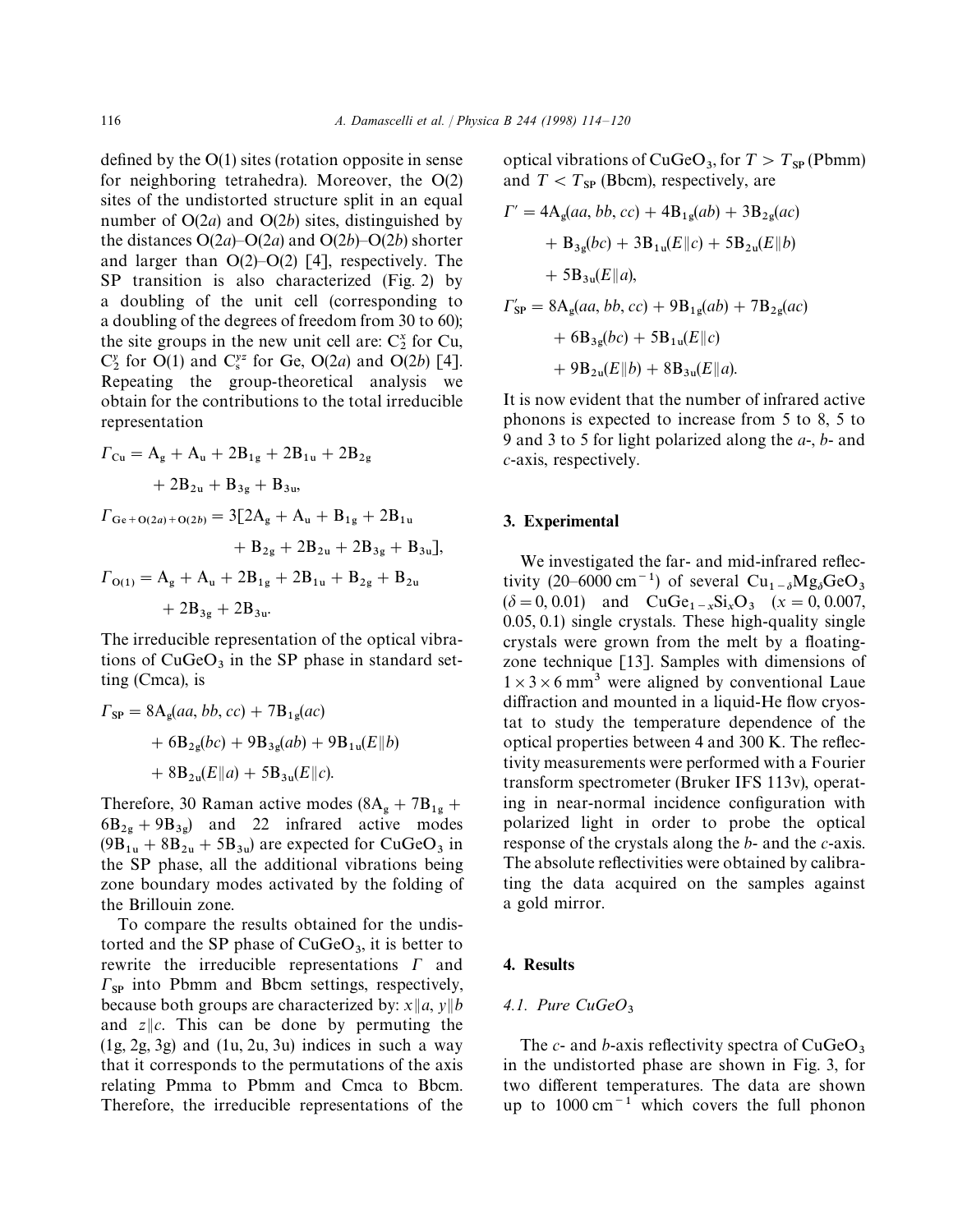Fig. 3. Reflectivity of a single crystal of pure  $CuGeO<sub>3</sub>$  as a function of wave number at two different temperatures (300 and 15 K) in the undistorted phase. The spectra are shown for light polarized along the *c*-axis (a), and the *b*-axis (b) of the crystal.

spectrum. The spectra are typical of an insulating material. Three phonons are detected along the *c*-axis ( $\omega_{\text{TO}} \approx 167$ , 528 and 715 cm<sup>-1</sup> for  $T = 15$  K), and five along the *b*-axis ( $\omega_{\text{TO}} \approx 48, 210$ , 286, 376 and 766 cm<sup>-1</sup> for  $T = 15$  K), in agreement with the calculation presented in Section 2. The structure in Fig. 3(a) between 200 and 400 cm<sup> $-1$ </sup> is due to a leakage of the modes polarized along the *b*-axis and the feature at approximately  $630 \text{ cm}^{-1}$ in Fig. 3(b) is a leakage of a mode polarized along the *a*-axis [8].

In Fig. 4 the reflectivity measured at  $4 K$  in the SP phase is compared with the data obtained just above  $T_{SP} = 14$  K. Whereas for  $E||c$  the spectra are exactly identical, a new feature is detected in the SP phase at 800 cm<sup> $-1$ </sup> for  $E||b$ , as clearly shown in the inset of Fig. 4(b). This line (that falls in the frequency region of high reflectivity for the phonon at

Fig. 4. Comparison between reflectivity spectra measured in the SP phase at 4 K (solid line) and just before the SP transition at 15 K (circles) on a pure single-crystal of  $CuGeO<sub>3</sub>$ . For light polarized along the *c*-axis (a) no difference is found across the phase transition whereas for light polarized along the *b*-axis (b) a new feature appears at 800 cm<sup> $-1$ </sup> (as clearly shown in the inset).

 $766 \text{ cm}^{-1}$  and therefore shows up mainly for its absorption) can be, in our opinion, interpreted as a folded mode due to the SP transition. The reason for not observing all phonons predicted from the group theoretical analysis is probably the small value of the atomic displacements involved in the SP transition, with a correspondingly small oscillator strength of zone boundary phonons.

# *4.2. Doped CuGeO*<sup>3</sup>

The reflectivity data acquired on the Si-doped samples for  $E||c$  and  $E||b$  are shown in Figs. 5 and 6, respectively. Some new features, due only to the substitution of Ge with the lighter Si and not directly related to the SP transition, are observable: new phonon peaks at  $900 \text{ cm}^{-1}$  along the *c*-axis



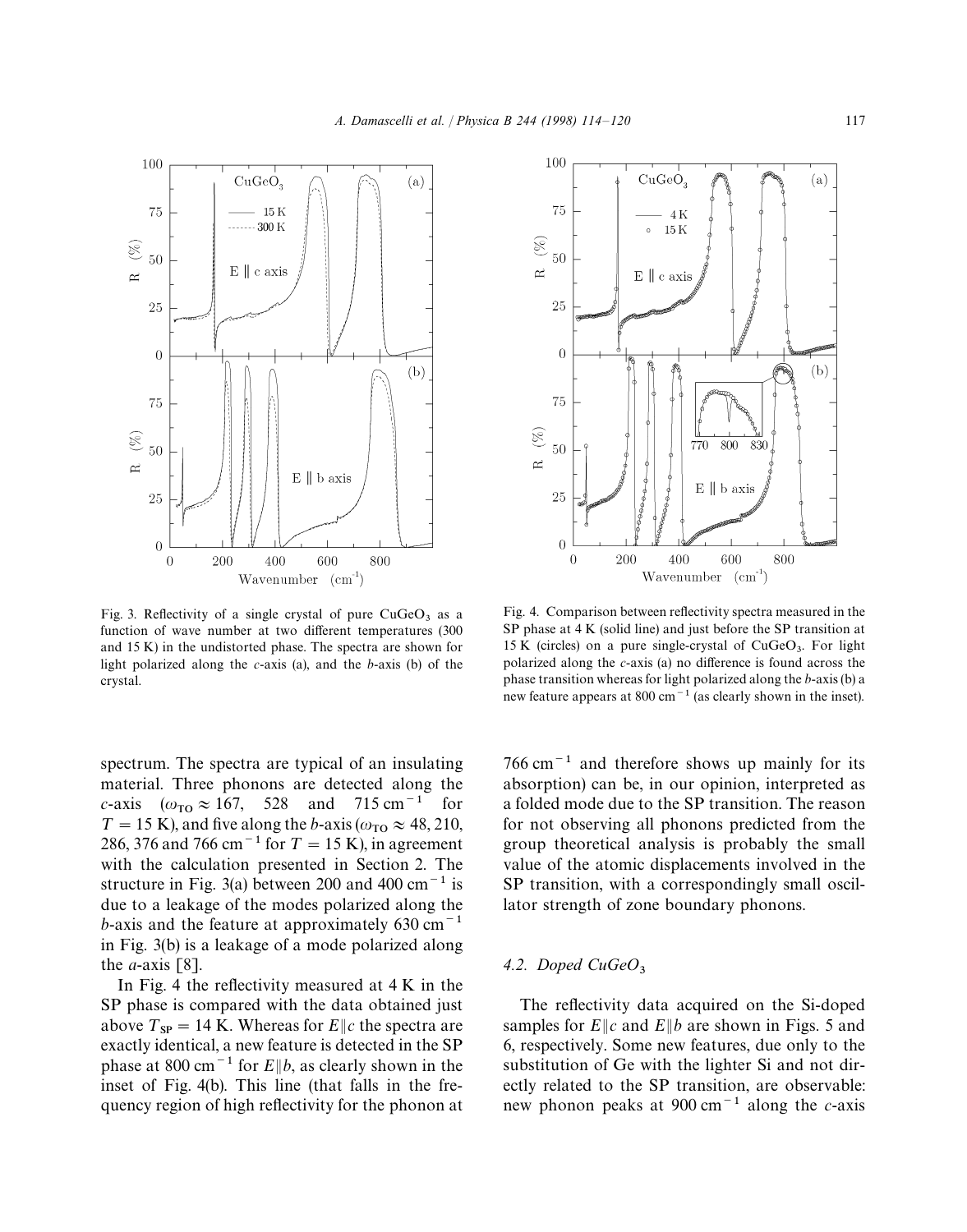

Fig. 5. *C*-axis reflectivity of Si-doped single crystals of  $CuGeO<sub>3</sub>$  for different silicon concentrations. The spectra are presented as a function of wave number for  $T = 300 \text{ K}$ (a) and  $T = 4$  K (b).

(Fig. 5) and at 500 and 960 cm<sup> $-1$ </sup> along the *b*-axis (Fig. 6). Moreover, the more complicated line shape and the reduction of the oscillator strength of the high-frequency phonons indicate a strong Ge (Si) contribution to these modes, mainly due to O vibrations. At low temperatures we observe the mode at 800 cm<sup> $-1$ </sup> for *E*||b only for the lowest Si concentration, as shown in the inset of Fig. 6(b), where the 4 and 11 K data are compared. We conclude that up to 0.7% Si doping the SP transition is still present with  $T_{SP}$  < 11 K, whereas for 5% and 10% Si concentrations no indication of the transition could be found in our spectra.

The results obtained on the Mg-doped sample are plotted in Figs. 7 and 8 for  $E||c$  and  $E||b$ , respectively. Clearly, Mg doping affects the optical response of  $CuGeO<sub>3</sub>$  less than Si doping. A new phonon due to the mass difference between Cu and



Fig. 6. *B*-axis reflectivity of Si-doped single crystals of CuGeO<sub>3</sub> for different silicon concentrations. The spectra are presented as a function of wave number for  $T = 300$  K (a) and  $T = 4$  K (b). The  $800 \text{ cm}^{-1}$  excitation activated by the SP transition is still observable for 0.7% Si-doping by comparing (see inset) the 4 K (solid line) and the 11 K (circles) data.

Mg is present in the *c*-axis spectra at  $695 \text{ cm}^{-1}$ , as clearly shown in the inset of Fig. 7(b), for  $T = 4$  K. Moreover, we clearly observe for  $E||b|$  [see inset of Fig. 8(b)], the 800 cm<sup> $-1$ </sup> feature related to the SP transition. On the one hand, for the 1% Mg-doped sample,  $T_{SP}$  seems to be lower than in pure  $CuGeO<sub>3</sub>$ ; on the other hand, the structural deformation is not as strongly reduced as in the 0.7% Si-doped sample, as can be deduced from the comparison between the insets of Fig. 6(b) and Fig. 8(b).

# 5. Conclusions

In summary, we have investigated the infrared reflectivity of pure and Mg- and Si-doped CuGeO<sub>3</sub> single crystals, for *E* polarized parallel to the *b*- and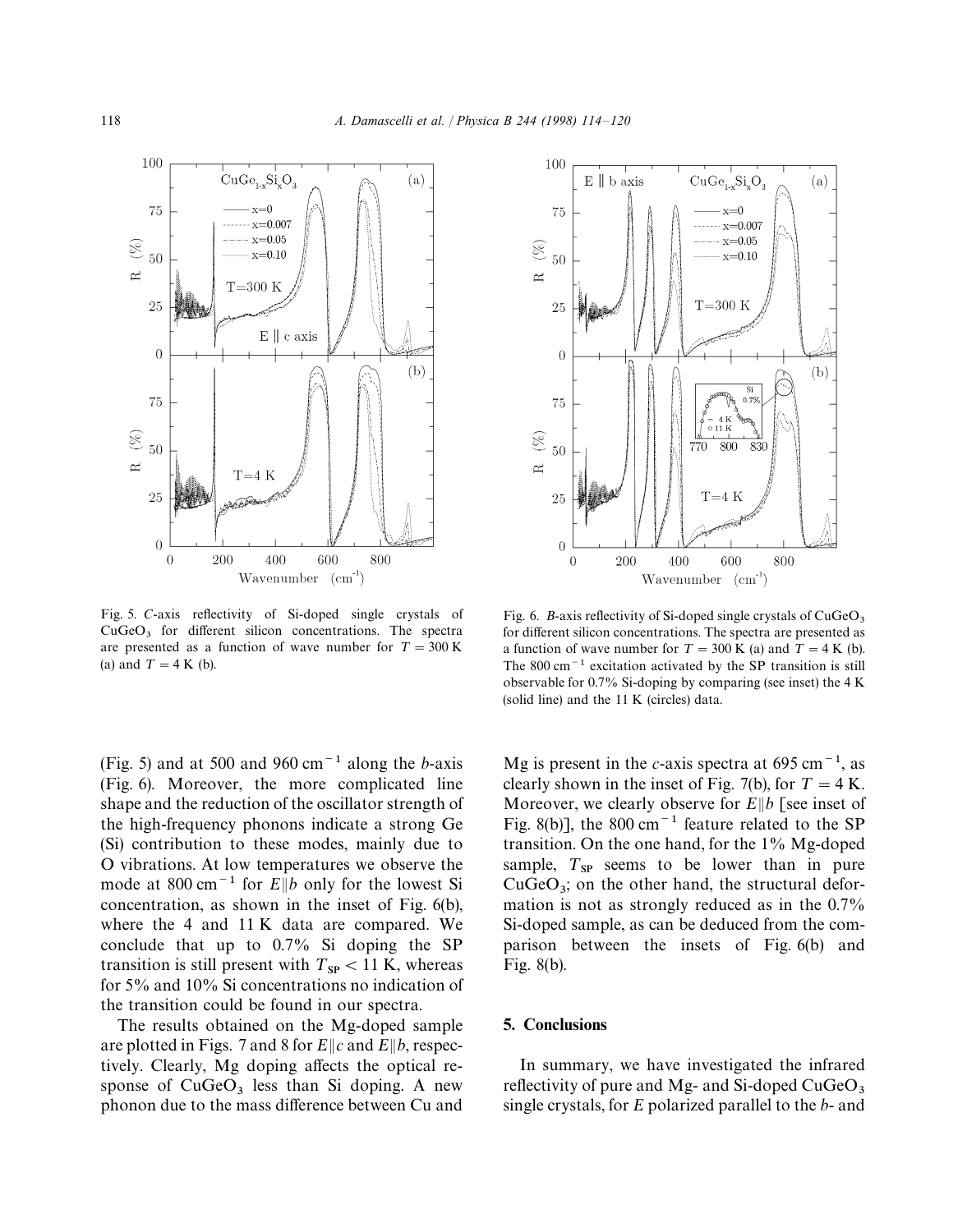

Fig. 7. *C*-axis reflectivity of pure and 1% Mg-doped single crystals of CuGeO<sub>3</sub>. The spectra are presented as a function of wave number for  $T = 300 \text{ K}$  (a) and  $T = 4 \text{ K}$  (b). The inset shows an enlarged view of the frequency region around  $700 \text{ cm}^{-1}$  for the data obtained on the pure (circles) and Mgdoped (solid line) samples, at  $T = 4$  K. The additional peak observed for Mg doping is due to the mass difference between Cu and Mg and it is not related to the SP transition.

*c*-axis of the crystals and temperatures ranging from 4 to 300 K. The results of a group-theoretical calculation for the undistorted and distorted structures of  $CuGeO<sub>3</sub>$  are presented and compared with the experimental data. A feature reflecting the SP transition has been observed in the phonon spectrum and interpreted as a folded zone boundary mode.

## Acknowledgements

We gratefully acknowledge M. Mostovoi and D.I. Khomskii for stimulating discussions. We thank K. Schulte, A.-M. Janner and M. Grüninger for many useful comments and Z. Tomaszewski for technical help. This investigation was supported by



Fig. 8. *B*-axis reflectivity of pure and 1% Mg-doped single crystals of  $CuGeO<sub>3</sub>$ . The spectra are presented as a function of wave number for  $T = 300$  K (a) and  $T = 4$  K (b). For the Mgdoped sample the  $800 \text{ cm}^{-1}$  excitation activated by the SP transition is clearly observable in the inset, where the 4 K (solid line) and the 14 K (circles) data are presented.

the Netherlands Foundation for Fundamental Research on Matter (FOM) with financial aid from the Nederlandse Organisatie voor Wetenschappelijk Onderzoek (NWO).

#### References

- [1] M. Hase, I. Terasaki, K. Uchinokura, Phys. Rev. Lett. 70 (1993) 3651.
- [2] J.P. Pouget, L.P. Regnault, M. Aïn, B. Hennion, J.P. Renard, P. Veillet, G. Dhalenne, A. Revcolevschi, Phys. Rev. Lett. 72 (1994) 4037.
- [3] K. Hirota, D.E. Cox, J.E. Lorenzo, G. Shirane, J.M. Tranquada, M. Hase, K. Uchinokura, H. Kojima, Y. Shibuya, I. Tanaka, Phys. Rev. Lett. 73 (1994) 736.
- [4] M. Braden, G. Wilkendorf, J. Lorenzana, M. Aïn, G.J. McIntyre, M. Behruzi, G. Heger, G. Dhalenne, A. Revcolevschi, Phys. Rev. B 54 (1996) 1105.